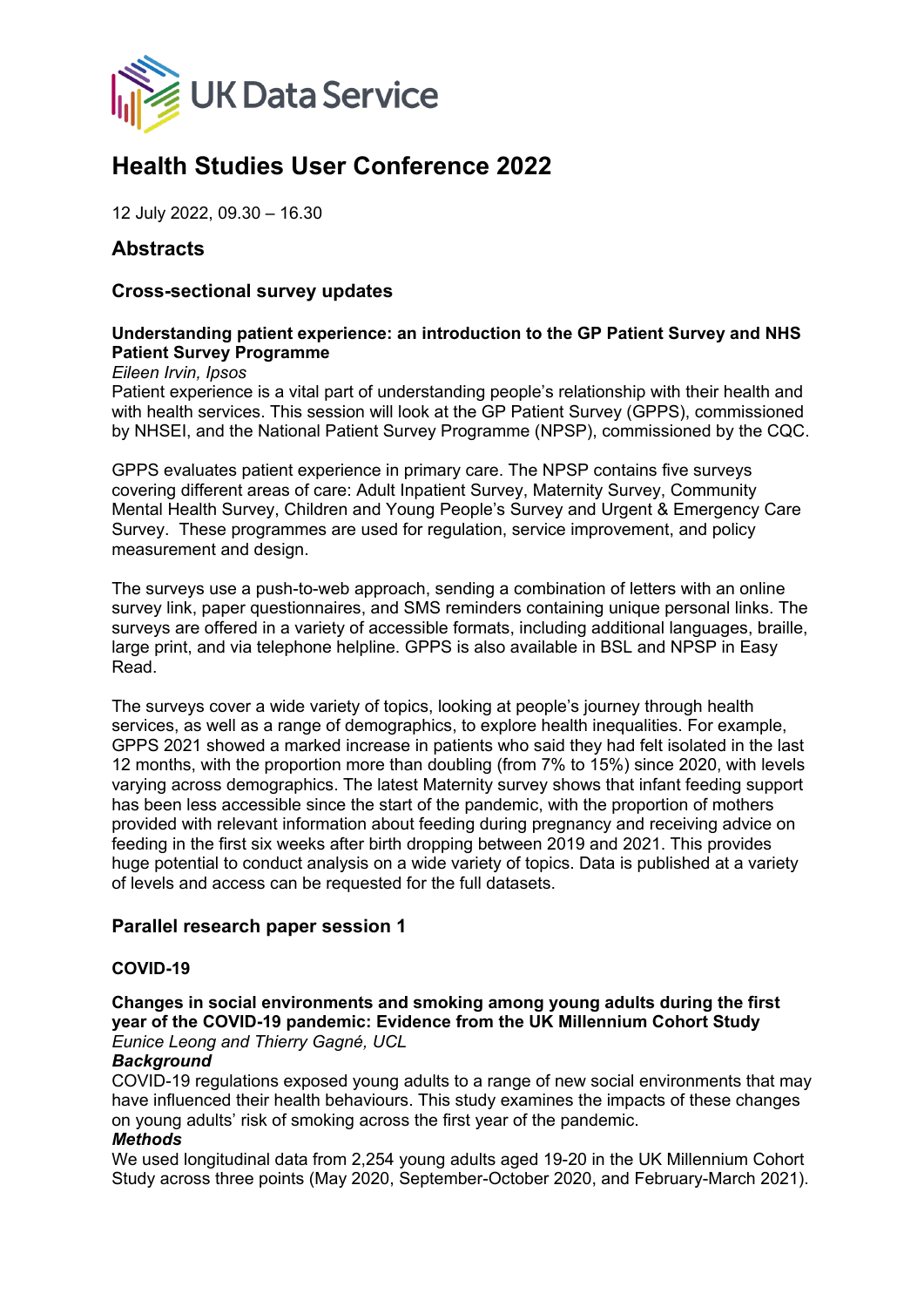

We used random-intercept Poisson regression models to examine differences in smoking status by levels of restrictions over time and social interactions (i.e., the frequency at which participants met and helped people outside their household), controlling for covariates at birth and age 17. We also examined if differences varied between university and nonuniversity students.

#### *Results*

Compared with May 2020, young adults were 74% more likely to smoke in September 2020 (95%CI 1.54-1.96) and 44% more likely in February 2021 (95%CI 1.27-1.63). Participants who met people on two or more days per week were more likely to smoke than those who did not meet people (PR =  $1.43$ ,  $95\%$ CI 1.23-1.67). The frequency at which participants helped others was not associated with smoking. The increased risks of smoking in Sep 2020 and Feb 2021 were more severe in university students compared to others ( $p = .005$ ), but there were no differences in the association of social interaction variables with smoking between student and non-university students.

#### *Conclusions*

In 2020-21, young adults have been more likely to smoke when COVID-19 restrictions were eased, particularly if they were university students, and if they had more frequent social interactions. Smoking prevention among young adults requires continued attention to the places where young adults may be more susceptible to smoking.

# **Employment related COVID-19 exposure risk among disabled people in the UK**

#### *Andrew M Bryce, University of Sheffield*

We provide new evidence about the work-related exposure of disabled people to COVID-19 using household survey data from Understanding Society combined with a novel occupational risk indicator. Despite their higher clinical vulnerability, disabled people in employment in the UK were significantly more likely to be going out to work during the pandemic rather than working from home, and were working in occupations that were more exposed to COVID-19 than the occupations of non-disabled workers. Our results raise questions about whether there are sufficient safeguards for disabled people in the workplace, and have longer-term implications for a labour market where COVID-19 is a persistent health issue.

#### **Coronavirus restrictions and subjective wellbeing (SWB): New evidence from the ONS OPN Covid-19 Survey**

#### *Chris Deeming and Shimaa Elkomy, University of Strathclyde*

Different sets of public health restrictions have been introduced at different stages of the pandemic in England, Scotland and Wales, reflecting governmental action to suppress the virus. In this study we consider the social impact of the pandemic and lockdowns restrictions on the UK population and subnational populations with a focus on Subjective Wellbeing (SWB). We pool 50 waves of the new Opinions and Lifestyle Survey (OPN) COVID-19 Social Impacts survey by the Office for National Statistics (ONS) to empirically examine the social and SWB impacts of different public health interventions. We consider the impact that the pandemic has had on SWB, examining pandemic/pre-pandemic effects in the survey data. We also look at what effect the duration of the pandemic has had on SWB levels. Finally, we consider the impact of different public health measures and restrictions on SWB, here we consider the impact and effects of school shutdown, work closure, and the stay at home policy. We also discuss some of the methodological challenges and developments in our work, and some of the practical issues of working with the OPN COVID-19 module data, accessed remotely via the Office for National Statistics Secure Research Service (SRS).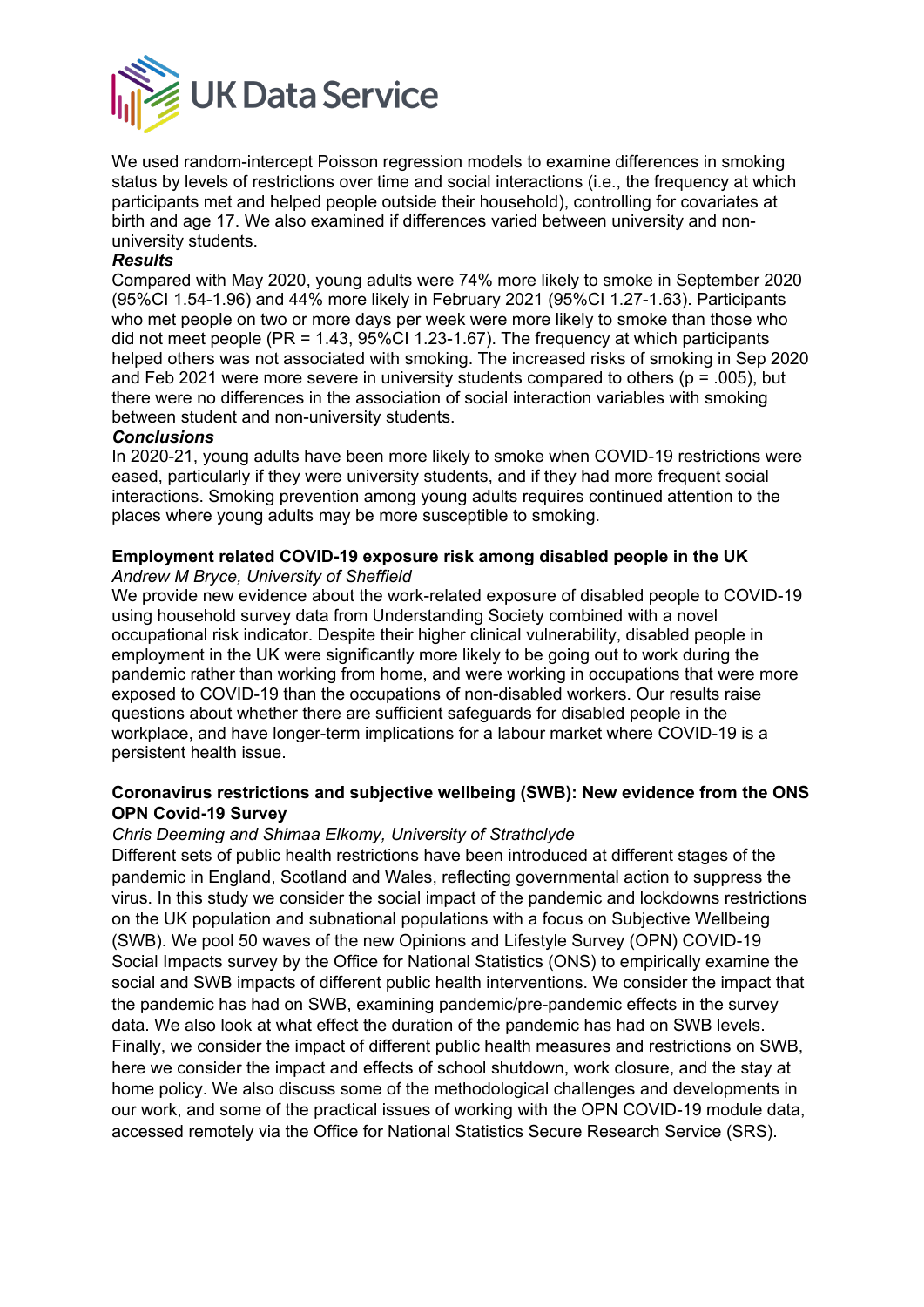

### **Long-term health conditions and labour market outcomes during the COVID-19 pandemic**

*Edward JD Webb, Philip G Conaghan, Sarah R Kingsbury, Theresa Munyombwe, Robert West, and Adam Martin, University of Leeds, and Claire Hulme, University of Exeter Medical School*

#### *Background*

Long-term health conditions can lead to worse labour market outcomes. COVID-19 may have increased inequalities, with people with long-term conditions facing reduced opportunities, although they may have benefited from e.g. increased home working. Evaluating outcomes during COVID-19 could help target support for people with long-term conditions.

#### *Methods*

Understanding Society COVID-19 survey data from April 2020-September 2021 was used to identify participants employed at baseline (January/February 2020) and diagnosed with: asthma, arthritis, cancer, diabetes, emotional, nervous or psychiatric problems (ENP), COPD, bronchitis, liver conditions, epilepsy, or high blood pressure (HBP). Propensity score matching matched participants with/without each condition on baseline variables. Random effects panel models were used to assess changes to employment status, hours worked, earnings conditional on employment, and working from home. Whether participants received universal credit (UC) post-March 2020, indicating increased need for support, was assessed using logit.

#### *Results*

The most common condition was asthma (N=5,105), the least common was COPD (N=90). Little of significance was found for earnings. There were significant effects of asthma, arthritis, diabetes, COPD (largest effect, 6.1 fewer hours/week) and bronchitis on hours worked. Significantly lower probability of employment was seen for asthma, arthritis, cancer, diabetes, ENP (largest effect, 0.02 lower probability), epilepsy and HBP. Participants with asthma, arthritis, COPD (highest odds ratio, 9.58), liver conditions and HBP were more likely to receive UC. Only participants with COPD were more likely to work from home.

### *Conclusion*

Although there was little effect on earnings conditional on employment, people with most studied diagnoses reduced employment and/or worked fewer hours. For many conditions, people were more likely to claim UC, indicating reduced labour market participation was likely involuntary. Apart from COPD, people with long-term conditions did not disproportionately take advantage of home-working opportunities. People with long-term conditions require support with labour market participation following COVID-19.

#### **Mental health**

#### **Multimorbidity and mental health for people who have experienced homelessness: Analysis of the 2007 and 2014 Adult Psychiatric Morbidity Surveys**

*Natasha Chilman, Peter Schofield, Sally McManus, and Jayati Das-Munshi, King's College London*

#### *Objectives*

Data on the health of people who have experienced homelessness are rarely collected or examined in large national household surveys in the UK. In this study, we utilise data from two waves of a nationally representative survey in England to determine the prevalence of mental and physical multimorbidities in individuals who have experienced homelessness.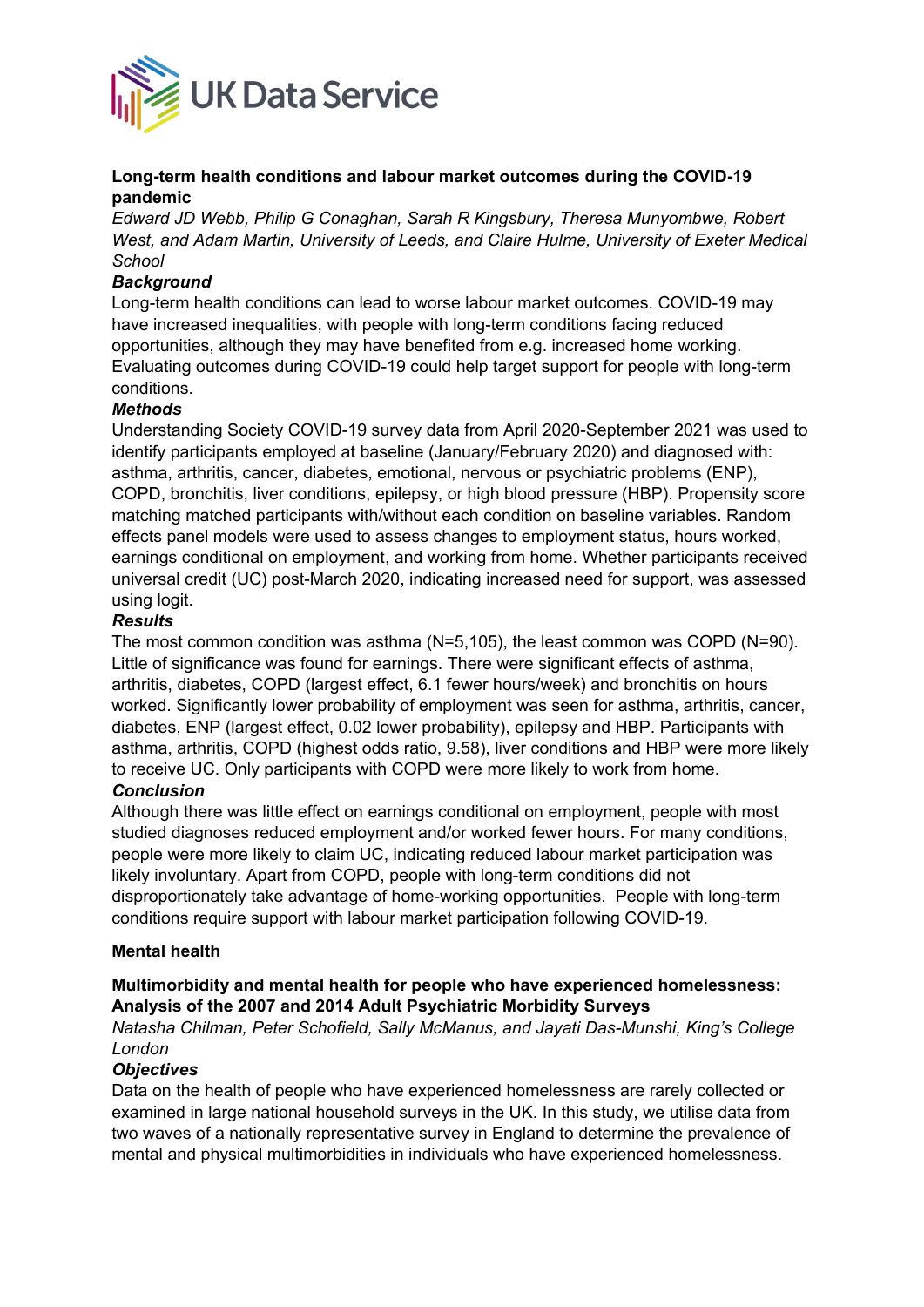

# *Methods*

The Adult Psychiatric Morbidity Surveys from 2007 and 2014 were combined to provide cross-sectional data from a random sample of individuals living in private households. The presence of mental and physical health morbidities was assessed by structured validated scales. The survey-weighted prevalence estimates of health conditions and multimorbidities for participants who had experienced homelessness were compared to those who did not report homelessness.

#### *Results*

Within the total sample (n=14,949), 599 participants reported experiencing homelessness at some point in their life (prevalence=3.73%, 95% CI 3.40-4.09). Descriptive assessments indicated that people with an experience of homelessness had a higher prevalence of common mental disorders (45.4%, 95% CI=41.1-49.7, n=295) compared to the rest of the sample (15.4%, 95% CI=14.7-16.2, n=2,319), and a higher prevalence of psychotic experiences (20.6%, 95% CI=16.9-24.9, n=108; compared to 5.02%, 95% CI=4.59-5.49, n=614). Furthermore, this group had a higher prevalence of substance dependency (9.73%, 95% CI=7.08-13.2, n=50; compared to 1.97%, 95% CI=1.69-2.3, n=209) and harmful alcohol use (7.77%, 95% CI 5.68-10.5, n=49; compared to 3.01%, 95% CI 2.68-3.37, n=385). The majority of formerly homeless participants reported two or more physical health conditions (67.5%, 95% CI 62.8-71.9, n=423).

#### *Conclusions*

Prior experience of homelessness endured as a marker of exclusion in the two waves of this national household survey. We observed important and neglected inequalities in health for people who had experienced homelessness, highlighting the need for co-ordinated and integrated healthcare support for this group.

#### **Exploring the longitudinal impact of social media on adolescent mental health: Findings from the UK Longitudinal Household Study**

*Ruth Plackett, Jen Dykxhoorn, and Jessica Sheringham, UCL*

#### *Background*

Cross-sectional studies have found a relationship between social media use and depression and anxiety in young people. We examined the longitudinal relationship between social media use and young people's mental health and the role of self-esteem and social connectedness as potential mediators.

#### *Methods*

The sample comprised 3,228 young people from Understanding Society (waves 1-10). Mental health at age 14 or 15 was measured by the SDQ Total Difficulties score. The number of hours spent on social media was measured at age 12 or 13. Self-esteem at age 13 or 14 was measured via eight questions and social connectedness was measured by two questions. Multilevel linear regression models explored whether social media use at age 12 or 13 predicted mental health at age 14 or 15. Path analysis with structural equation modelling investigated the mediation pathways.

#### *Results*

In unadjusted analysis, for those who spent 7 or more hours on social media vs none, their mental health problems trended upwards by 3.87 (95% CI, 0.71-7.03) but this relationship was attenuated after including covariates. In unadjusted path analysis, more social media use was associated with lower self-esteem (b=-0.10, p<0.05), which in turn was associated with more mental health problems (b=-6.80, p<0.001). The indirect effect (b=0.70, p<0.05) showed that 68% of the effect of social media use on mental health two years later was mediated by self-esteem. This relationship was attenuated after adjusting for covariates and in imputed data, and social connectedness was not associated.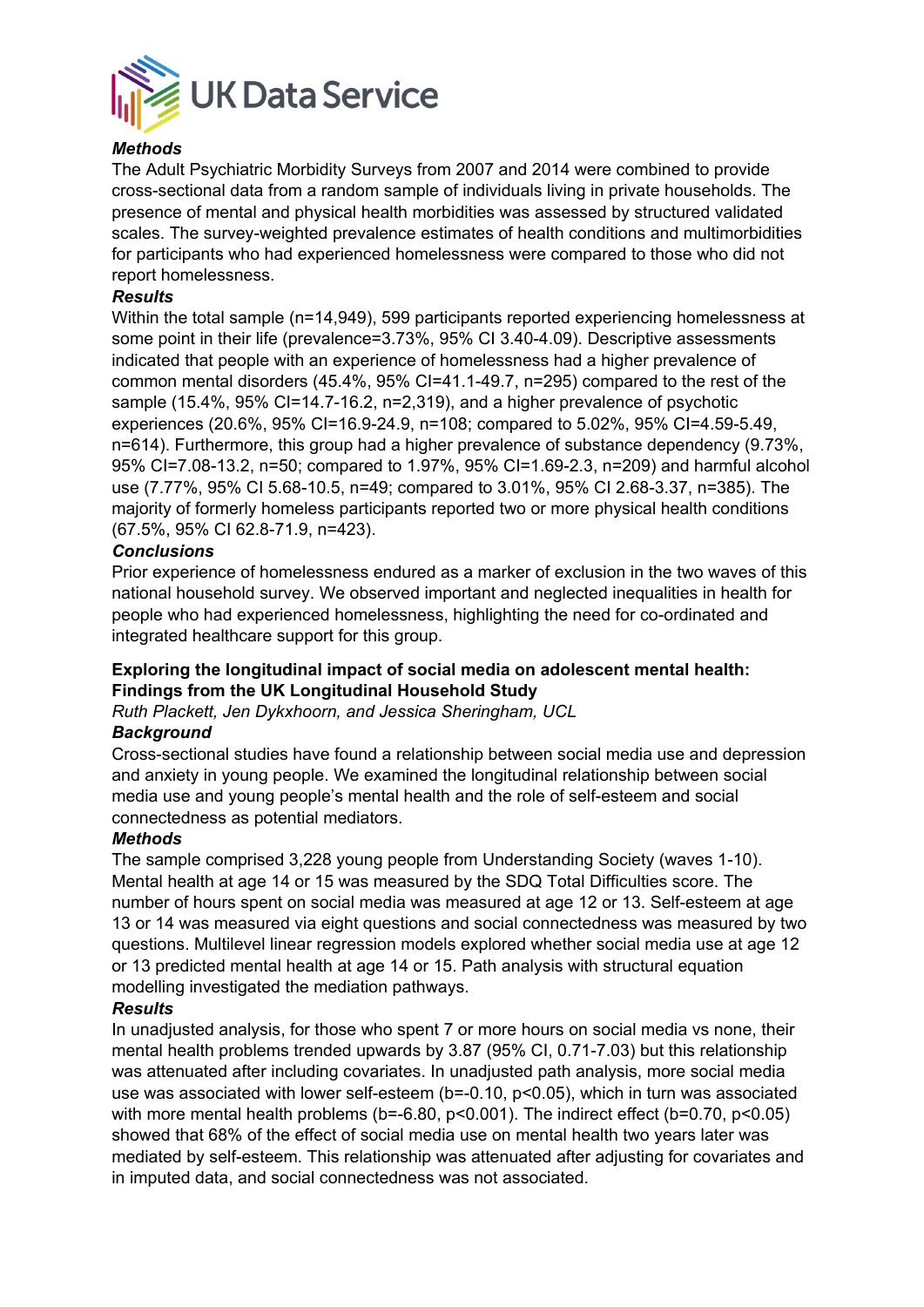

### *Conclusion*

This study shows the importance of longitudinal evidence, as we found there was little evidence to suggest a causal relationship between social media use and mental health issues two years later. Interventions that address social media use alone may not improve young people's mental health but those that consider factors like self-esteem may be more effective.

#### **An intersectional analysis of inequalities in young people's mental health within the higher education context**

*Kieran Balloo, University of Southern Queensland and University of Surrey, Anesa Hosein, University of Surrey, Nicola Byrom, King's College London, and Cecilia A. Essau, University of Roehampton*

Taking higher education as a specific social context in which to explore structural and social determinants of inequalities in young people's mental health, this study used the new gold standard for quantitative intersectionality research (Multilevel Analysis of Individual Heterogeneity and Discriminatory Accuracy [MAIHDA]) as an analytical approach. Drawing on data from the Longitudinal Study of Young People in England, we used MAIHDA to predict the odds that mental distress during adolescence, sex, socioeconomic status, sexual identity, ethnicity, and their intersections, were associated with young people's mental health outcomes at age 25. Analyses were performed both within and outside of the higher education context to determine whether university attendance shaped any intersectional effects. The results did not reveal any evidence of intersectional effects (i.e. a multiplicative model) on young people's mental health outcomes. Significant main effects of social identities (i.e. an additive model) were, however, found: Being female or identifying as a sexual minority increased the odds of young people experiencing mental health problems at age 25, although the odds of self-harming were half the size for sexual minorities who attended university; Black and Asian individuals were less likely to declare a mental illness than White individuals; and young people who grew up in a more deprived area and did not attend university were more likely to experience mental health problems. Implications of the findings are that mental health interventions for young people do not necessarily have to be designed exclusively for specific intersectional groups, but could instead be targeted at broad social group memberships. Since, the university environment appears to produce better mental health outcomes for some young people, further investigation is needed to understand potential benefits afforded by attending university, and to determine whether this should and could be replicated in the wider general population.

#### **The association of common mental disorders and oral health outcomes in a representative older adult population aged 50 and over** *Afshan Mirza, UCL*

*Aim*

To assess the relationship between common mental disorder and oral health in a representative sample of older adults in England.

#### *Methods*

Cross-sectional analysis was carried out using data from the English Longitudinal Study of Ageing ( n=6555; aged 50-90), wave 3 (2006-2007). Common mental disorder was considered as a unidimensional construct using the 12-Item General Health Questionnaire. Three oral health outcomes were analysed: oral impact on daily performance, self-rated oral health and edentulousness. Logistic regression was used for statistical analysis, controlling for demographic, socioeconomic and health factors.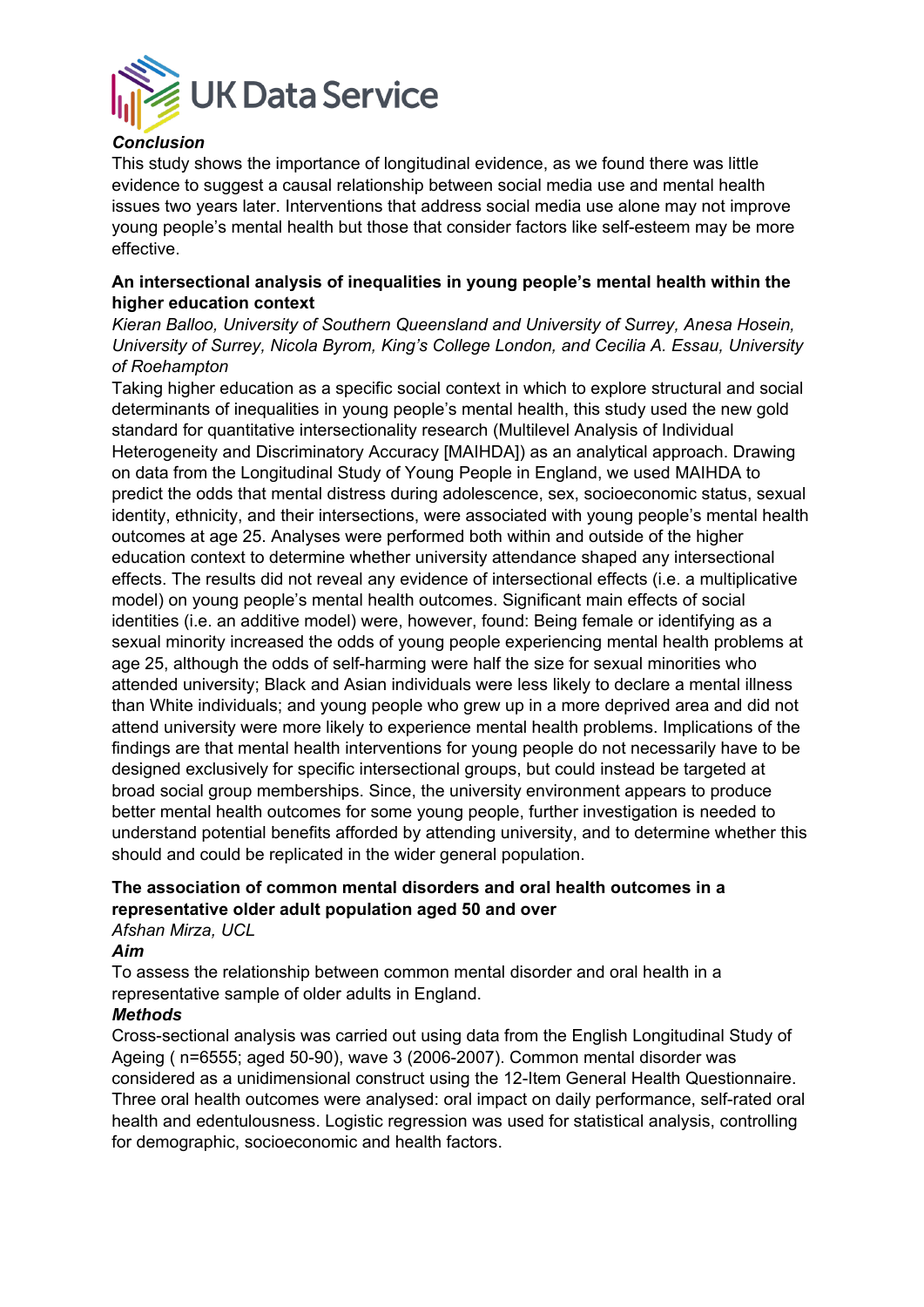

# *Results*

Common mental disorder was significantly associated with worse subjective oral health measures in older adults. Those with a common mental disorder had a 1.86 higher odds of reporting at least one oral impact on daily performance (95%CI 1.44-2.40; p<0.001) and a 1.45 higher odds of reporting fair/poor self-rated oral health (95%CI 1.22-1.81; p<0.001). Adjusted analysis found no association between common mental disorder and edentulousness.

# *Conclusion*

Older adults with a common mental disorder are at higher risk of poor oral health. Therefore, mental health policies must include oral health as a component of care. Dental professionals have a key role supporting older adults with a common mental disorder to maintain oral health.

# **Parallel research paper session 2**

# **Health inequalities**

# **Ethnic inequalities in cervical screening uptake in the UK**

*Deborah Chilekwa, Hull York Medical School*

#### *Objectives*

To examine the association between ethnicity and cervical screening uptake in the UK. *Method*

The sample consisted of 12,006 women aged 25-64 living in the UK (mean age 45, SD 11) Mann-Whitney U and Chi-square tests were performed to determine the bivariate relationship between sociodemographic variables and cervical screening uptake. Based on the results from the bivariate analyses, an odds ratio (OR) was derived using logistic regression analysis with the following significant variables (p<0.05): age, ethnicity, religion, educational status, economic activity, national statistics socioeconomic classification, access to a car and number of visits to the GP.

#### *Results*

In the weighted multivariable model, Asian women were less likely to go for a cervical screening test compared to White women (OR 0.525, p<0.01). Additionally, women were more likely to go for cervical screening if they had access to a car (OR 1.172, p<0.001) and had visited the GP (compared to no visits to the GP: 1-2 visits, OR 1.450, 3-5 visits OR 1.826, 6-10 visits OR 1.943, >10 visits OR 1.415, all: p<0.001). The ethnic groups of South Asian women for cervical screening uptake were Indian (27.4%), Pakistani (10.5%), and Bangladeshi (13%).

#### *Conclusion*

The likelihood of participating in cervical screening was 47% lower among Asian women compared to White women. This has implications for future research and practice in terms of identifying barriers to uptake and subsequently developing culturally appropriate interventions to try to improve uptake amongst Asian women.

# **Understanding the burden of chronic back pain: a spatial microsimulation of chronic back pain at small area level across England**

#### *Harrison Smalley and Kimberley Edwards, University of Nottingham*

#### *Background*

Chronic back pain (CBP) carries a significant burden. Understanding how and why CBP prevalence varies spatially, as well as the potential impact of policies to decrease CBP, would prove valuable for public health planning. This study aims to simulate the prevalence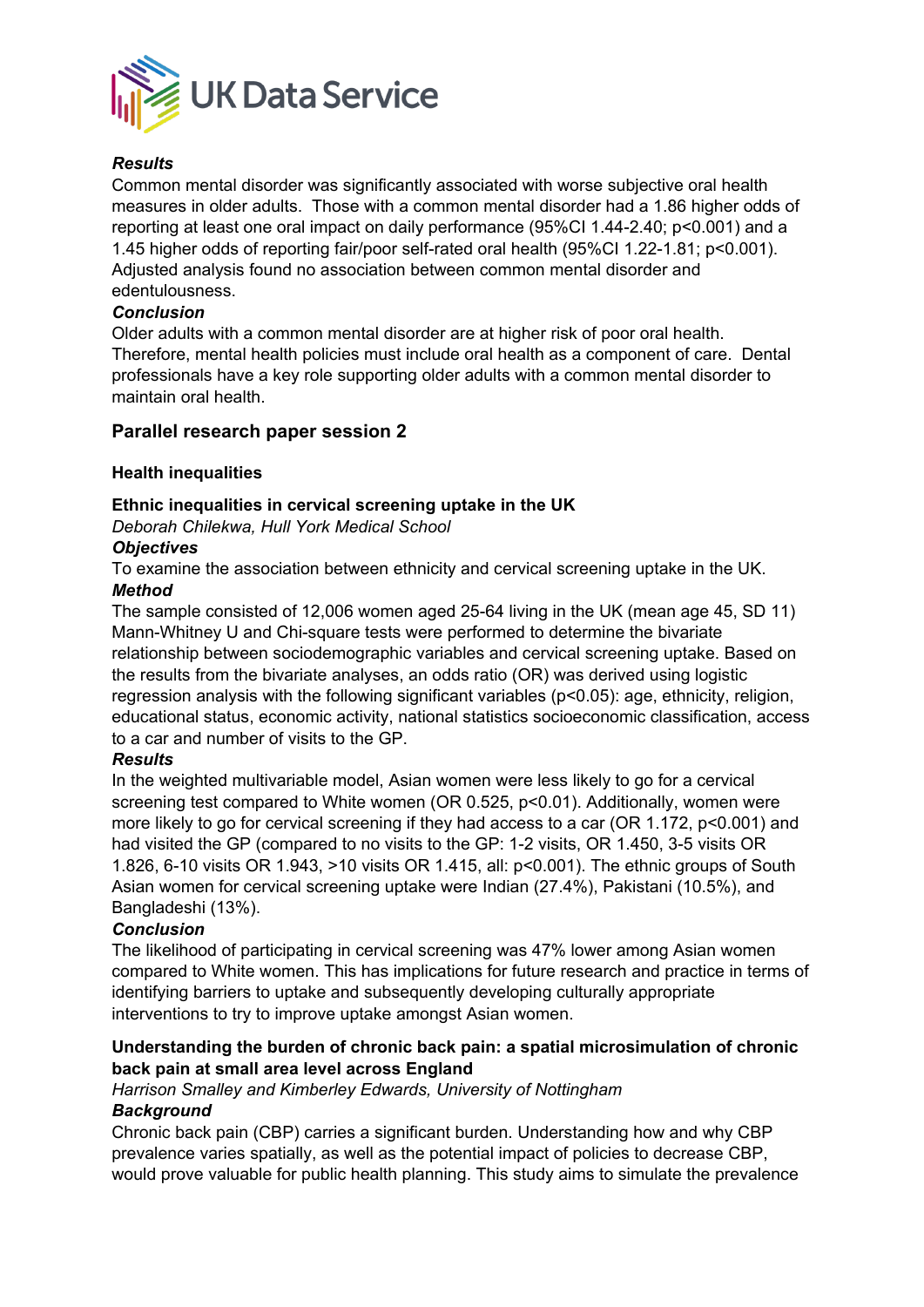

of CBP at ward-level across England, identify associations which may explain variation, and explore 'what-if' scenarios for the impact of policies to increase physical activity on CBP. *Method*

A two-stage static spatial microsimulation approach was used. The simulation 'combined' national CBP data from the Health Survey for England (HSE) 2017 and national physical activity data from the HSE 2013, 2014 and 2015 with spatially disaggregated demographic data from the 2011 Census. The output was validated, mapped, and analysed using geographically weighted regression (GWR). 'What-if' analysis altered individuals moderateto-vigorous physical activity (MVPA) levels and repeated the simulations.

#### *Results*

Significant clusters of high CBP prevalence were found predominantly in coastal areas and low prevalence in cities. Univariate GWR found a strong positive correlation between physical inactivity and CBP prevalence at ward-level, strongest in/around cities (R2=0.815; Coefficient: Mean=0.833, SD=0.234, Range=0.073–2.623). This relationship was largely explained in the multivariate multiscale-GWR model by confounders, the proportion of residents that are: >60, in low skilled jobs, female, obese, smokers, white/black or disabled (R2=0.924; Coefficient: Mean=0.070, SD=0.001, Range=0.069–0.072). 'What-if' analysis showed a detectable reduction in CBP prevalence for increases in MVPA of 30 and 60 minutes (-2.71%).

# *Conclusion*

CBP prevalence varies across England. At ward-level physical inactivity is highly positively correlated with CBP. This relationship is largely explained by geographic variation in confounders. Policies to increase physical activity will likely result in a significant reduction in CBP prevalence. To maximise their impact, policies could be tailored to high prevalence areas.

# **Sexual orientation identity and type II diabetes: individual participant meta-analysis of 2,814 cases among 80,177 individuals from twelve health surveys in the UK**

*Joanna Semlyen and Jane Skinner, University of East Anglia*

Health inequalities in people who identify as lesbian, gay, bisexual and 'other' (LGBO) have been observed across a range of health outcomes and health risk behaviours in the UK. No UK data exists for association between sexual orientation identity and type II diabetes before this study.

We present preliminary findings from a pooled dataset of 80,177 people created from twelve UK health surveys (Health Survey for England 2011, 2013, 2014, Scottish Health Survey 2008 to 2013, Northern Ireland Health Survey 2013/14, 1970 Birth Cohort Study and Understanding Society). Participants identified as lesbian/gay (n = 958, 1.19%), bisexual (n  $= 684, 0.85\%$ ), 'other' (n = 570, 0.71%) or heterosexual (n = 77,965, 97.2%). Individual participant data meta-analysis with logistic regression was used to estimate odds ratios for self-reported type II diabetes. Adjusting for age and sex and allowing for between-study variance, adults identifying as lesbian/gay (OR = 1.54, 95% CI 1.05, 2.27), bisexual (OR = 1.65, 95% CI 1.08, 2.53) and 'other' (OR=1.57, 95% CI 1.08,2.28) were at increased risk of type II diabetes compared to adults who identified as heterosexual. Further adjustment for BMI category, ethnic minority status, fruit and vegetable consumption, educational attainment, smoking and alcohol use removed the association for the 'other' group (OR = 1.30, 95% CI 0.89, 1.89) but the association for lesbian/gay (OR = 1.74, 95% CI 1.17, 2.58) and bisexual (OR =  $1.61$ , 95% CI 1.05, 2.49) identities remained.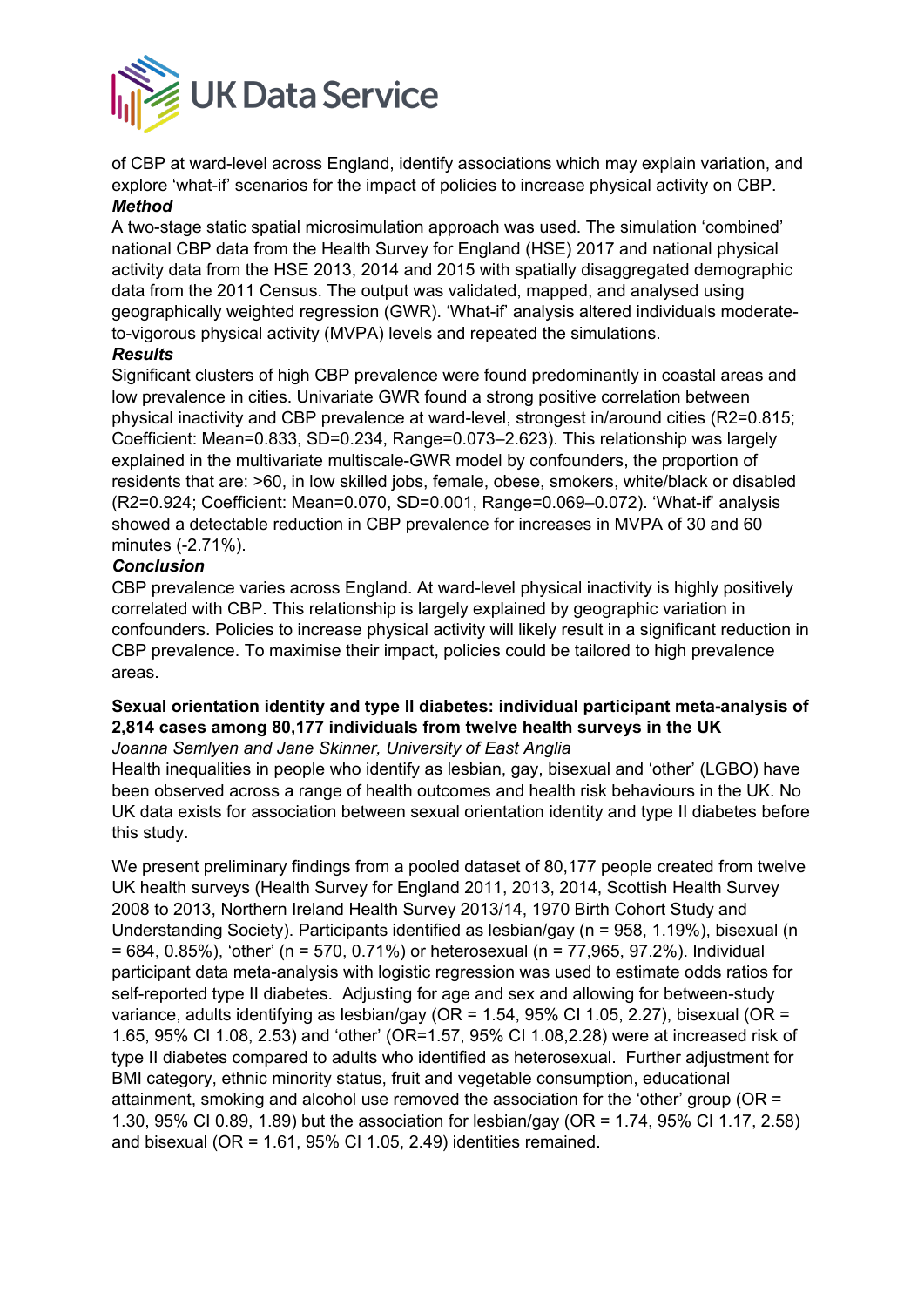

Our analysis shows LGBO adults are at increased risk for type II diabetes. Minority stress may explain these and other observed health disparities in this population. Sexual orientation identity should be collected routinely in population health surveys, clinical trials and clinical settings, to allow us to gain important knowledge about health disparities in this group. Collecting such data routinely ensures compliance with equal opportunities legislation.

# **COVID-19 and Mental Health**

### **Housing, financial conditions and mental health during a pandemic**

*Marco Felici, University of Cambridge*

# [Full paper](https://papers.ssrn.com/sol3/papers.cfm?abstract_id=3978482)

The COVID-19 pandemic has been recognised to heavily affect mental health. Because of the nature of the pandemic response, characterised by lockdowns and social distancing, housing has had a particularly important role. Within the British context, this paper looks at the relationship between housing, financial conditions and mental health in the pandemic period along three dimensions: tenure, falling behind with housing payments and access to outdoor space. Using a series of difference-indifferences set ups, I document that the pronounced cross-sectional gradient in reported mental health found in pre-pandemic times across tenure types, with outright homeowners faring best and renters worst, stays largely the same in the pandemic period too. Moreover, existing differences across ability to pay for housing and access to outdoor space are not persistently altered either. In fact, apart from sizeable but short-lived exceptions, the difference in mental health is remarkably constant across the different dimensions, following a same trend over time.

# **Is caring for others good for our mental health? Evidence from the COVID-19 pandemic in the UK**

*Chiara Costi and Bruce Hollingsworth, Lancaster University, Vincent O'Sullivan, University of Limerick, and Eugenio Zucchelli, Lancaster University and Madrid Institute for Advanced Study*

While there is a growing literature focused on mental effects of Covid-19 on the general population, less is known about potential psychological consequences of providing informal care during the ongoing pandemic. The Covid-19 outbreak caused sudden disruptions of most formal care services due to national lockdowns. This resulted in 4.5 million individuals who started providing informal care in the UK alone.

Mental health challenges related to Covid-19 and the psychological burden associated with informal care are widely documented. However, until now these two issues have been considered separately. Moreover, there is currently no evidence on the causal impact of providing informal care with different caregiving duration on mental well-being of informal carers during the pandemic. Since governments rely on unpaid caregivers as an alternative to formal care, investigating this research question is policy-relevant.

Exploiting the longitudinal nature of the UKHLS (Understanding Society), we employ the last three Mainstage waves (2016-2019) together with eight Covid-19 Survey waves (April2020- March2021). We implement a difference-in-differences approach with multiple time periods, defining treatment groups according to caregiving duration. We observe three groups of experienced informal caregivers starting their provision in 2017, 2018 or 2019; new caregivers starting with the pandemic outbreak; and a never-caregivers group. This allows exploring the role of adaptation, investigating mental outcomes of informal carers with different caregiving durations, also including control variables. As people can self-select into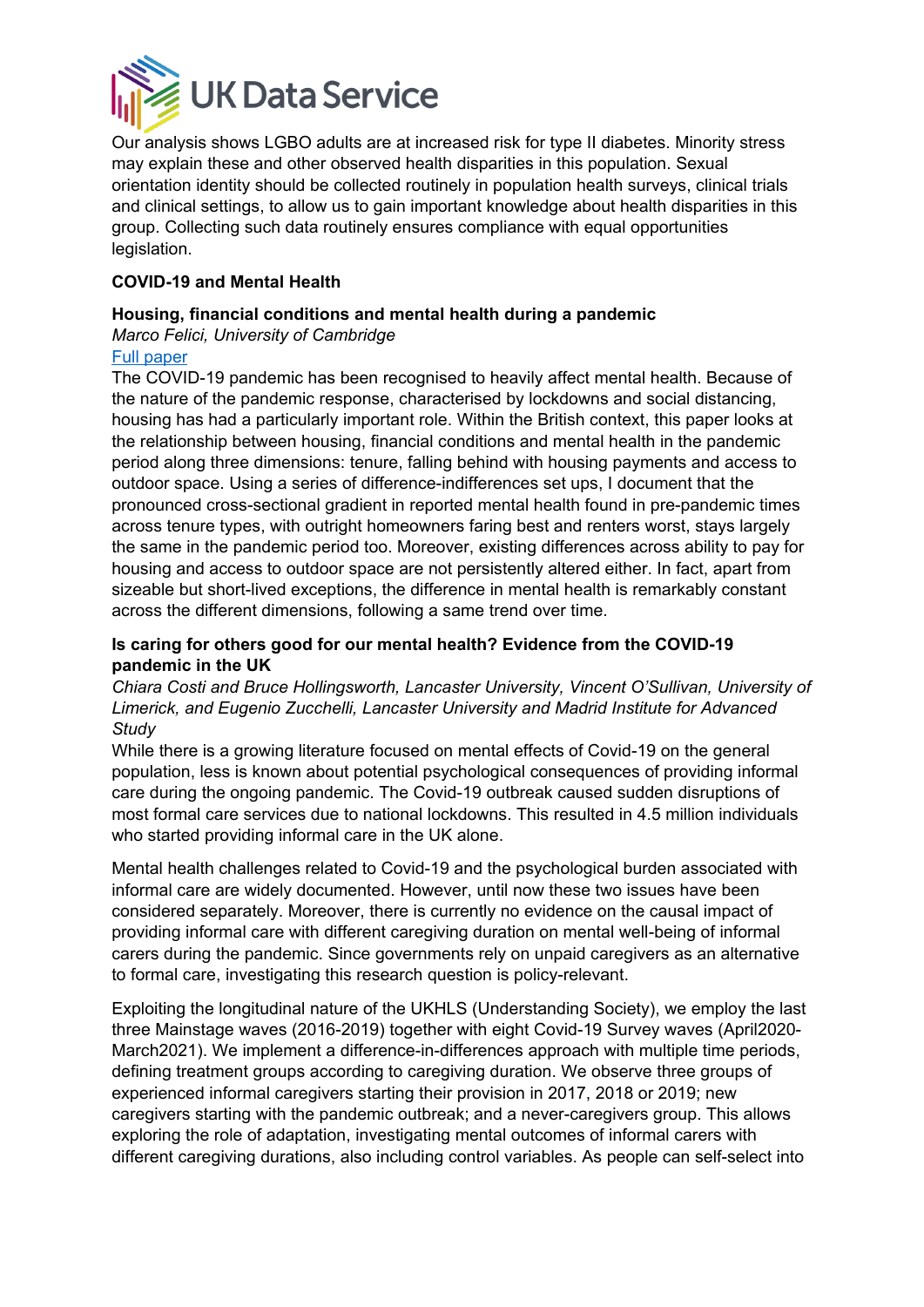

caregiving, we employ propensity score matching to pre-process the data, accounting for attrition and non-response bias.

Our estimates suggest that mental health fluctuated according to social restrictions, but informal carers had consistently worse outcomes during the pandemic. It also seems that adaptation plays a role, with experienced caregivers coping better than new caregivers. This paper suggests that policies mitigating psychological burden of unpaid carers might be helpful, especially at the start of care provision.

# **Key worker health status pre- and during the COVID19 pandemic: an explorative analysis using the EQ-5D-5L**

*Gemma E Shields, Aleix Rowlandson, Filippo Varese, and Linda Davies, University of Manchester, Paul French, Manchester Metropolitan University, and Kate Allsopp, Greater Manchester Mental Health NHS Foundation Trus*t

#### *Background*

The Resilience Hubs mixed-methods study is evaluating an NHS outreach, screening and support service to address the mental health needs of key workers during the COVID-19 pandemic. We aimed to summarise the health status of key workers accessing Hub support and to compare them to a pre-pandemic sample of key workers using 2018 data from Health Survey for England (HSE).

#### *Methods*

As part of the Resilience Hubs study, 6 months after Hub screening, key workers were invited to complete a questionnaire which included the EQ-5D-5L; a measure of health status across 5 domains (mobility, self-care, usual activity, pain/discomfort,

anxiety/depression). A comparison was made to HSE 2018 data, restricted to health and social care associate professionals, which represented a sample of key workers pre-COVID-19 pandemic. HSE interview weight was applied to account for selection and non-response biases. Health status profiles were converted to EQ-5D values (ranging from 0 to 1; 1 indicating perfect health) using the published tariffs and methods recommended by NICE at the time of the study initiation and data collection.

#### *Results*

The sample of Hub users were more likely to report having some problems across the EQ-5D domains, especially related to usual activities and anxiety/depression. The mean EQ-5D value in the Hub sample was significantly lower (mean 0.755; 95% CI 0.731, 0.779; n=270) than the HSE pre-pandemic sample of key workers (mean 0.870; 95% CI 0.853, 0.888; n=348) (p<0.01).

#### *Conclusions*

Key workers accessing Hub support during the pandemic had reduced health status compared to the pre-pandemic sample. There are limitations to the analysis, e.g., a lack of data specific to the Hub user cohort pre-pandemic. Future HSE data should be analysed to compare a broader cohort of key workers pre- and post-pandemic.

#### **COVID-19 lockdown, (un)employment and mental health: Evidence from UK**

*Srinjoy Sen, Subhasish Dey, and Atisha Ghosh, University of Warwick*

The Covid-19 Pandemic has not only affected the physical health of people but also had deleterious effects on the mental health and well-being of large swathes of the population across countries. We use longitudinal data from earlier waves of the UK Household Longitudinal Study (UKHLS or Understanding Society) and the April, May, June 2020 waves of the UKHLS COVID-19 study to assess the impact of employment shocks arising from the first nationwide UK lockdown in March 2020 on individual's mental health. We aim to evaluate the impact of employment shocks arising from the reduction in hours worked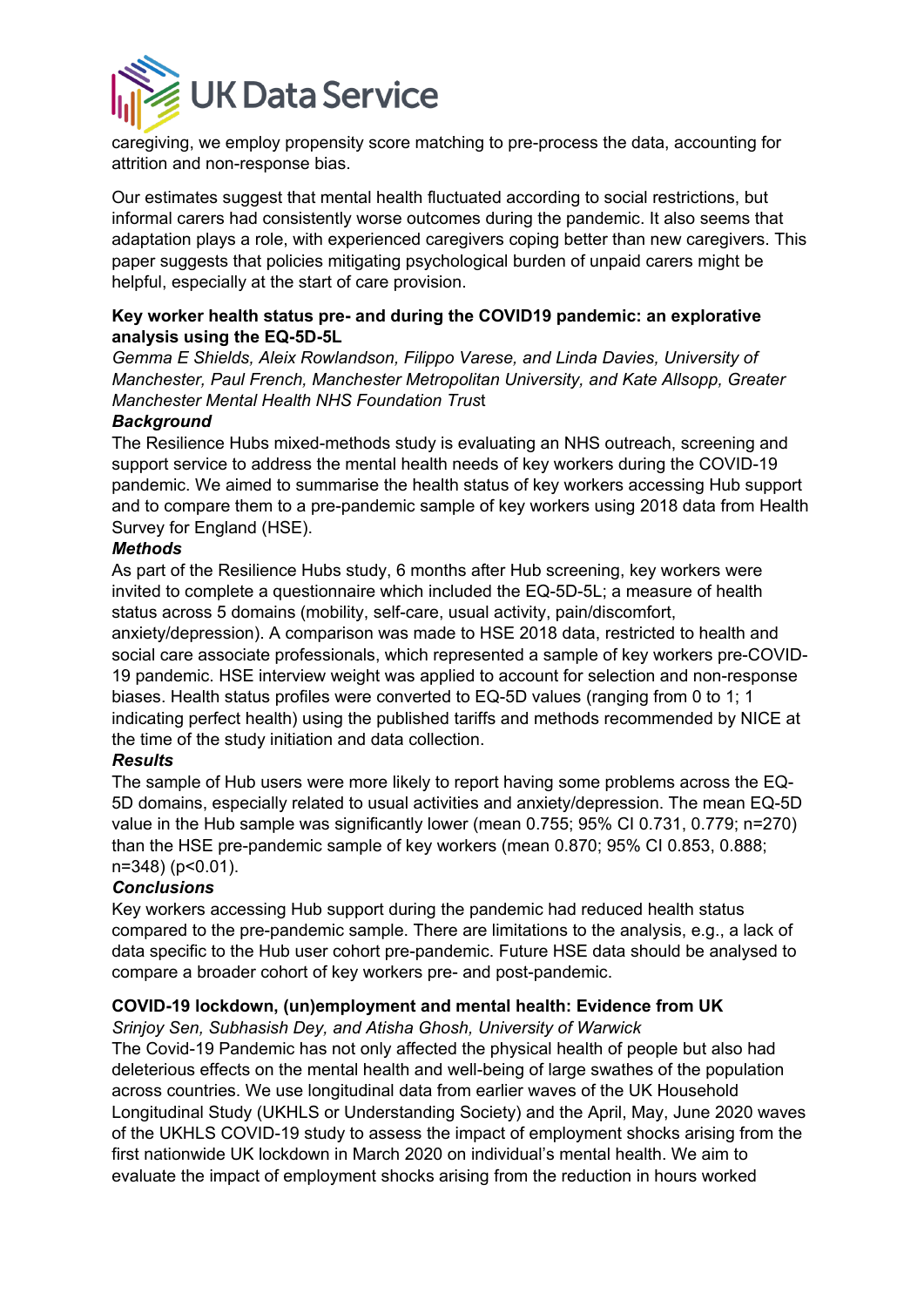

compared to the pre-lockdown period (Jan-Feb 2020) on proxy measures of mental health using a quasi-experimental research design such as difference-in-difference (DiD) methods. We further managed to identify the reasons for the reduction in work hours compared to Jan-Feb 2020 which could be attributed to the Covid-19 pandemic or the national lockdown such as being laid off, being made redundant, furloughed, employer cutting tasks and selfisolation. Our main result is that Covid-19 related fall in workhours significantly worsened mental health outcomes - respondents who faced Covid-19 related fall in employment were 3 ppt. more likely to be at the risk of mental health problems. We check for the validity of our DiD methods using event-study specifications to ensure that there are no diverging pretrends. We also make our findings robust by conducting matched-DID estimations so as to control for individual and household level factors which could influence reduction in workhours. The main contribution of our paper is to establish a causal impact of Covid-19 on mental health by exploiting the channel of Covid-19-lockdown induced unemployment using a quasi-experimental research design.

# **Open session**

### **The effect of social participation on health and well-being: Evidence using Spatial Marginal Treatment Effects Model**

*Anna Wilding, Luke Munford, and Matt Sutton, University of Manchester Background*

Social participation is the involvement of individuals in activities that provide connections with others. Past research has shown associations between social participation and improved health outcomes. However, causality has not been established due to endogeneity from reverse causality. Availability and proximity of community assets are plausibly valid instruments but have not been related to health and well-being outcomes. We map community assets in a large, heterogeneous urban area to estimate health returns to social participation.

#### *Methods*

We geo-coded fourteen different types of community assets within Greater Manchester and linked this information to the UK Household Longitudinal Study. We use distance to assets as spatial instruments in a marginal treatment effects regression model. This model estimates how treatment effects vary by propensity to participate and produces marginal policy relevant treatment effects (MPRTE). They estimate the average effect of marginal shifts in either increases in proximity of assets or propensity scores, and the treatment effects report expected returns for those who subsequently would participate due to the incremental change.

#### *Results*

Spatial proximity of assets predicts social participation. The effects of participation on health and well-being are not homogenous, with greater returns for those more likely to engage. The average treatment effect on the treated is 1.91 (95%CI 0.30-3.52) points on a five-point measure of self-assessed health and 21.8 (95%CI 3.13-40.3) points on the 100-point Short-Form 12 of Mental Health Component Summary score. MPRTEs indicate that marginal shifts in either proximity of assets or propensity scores would have insignificant treatment effects across both outcomes.

#### *Discussion*

Social participation has significant gains to health and well-being yet disproportionally benefits those more likely to engage. Future policies will require large shifts in community asset infrastructure and encouragement of social participation for equitable gains across individuals to ensure it does not contribute to existing inequalities.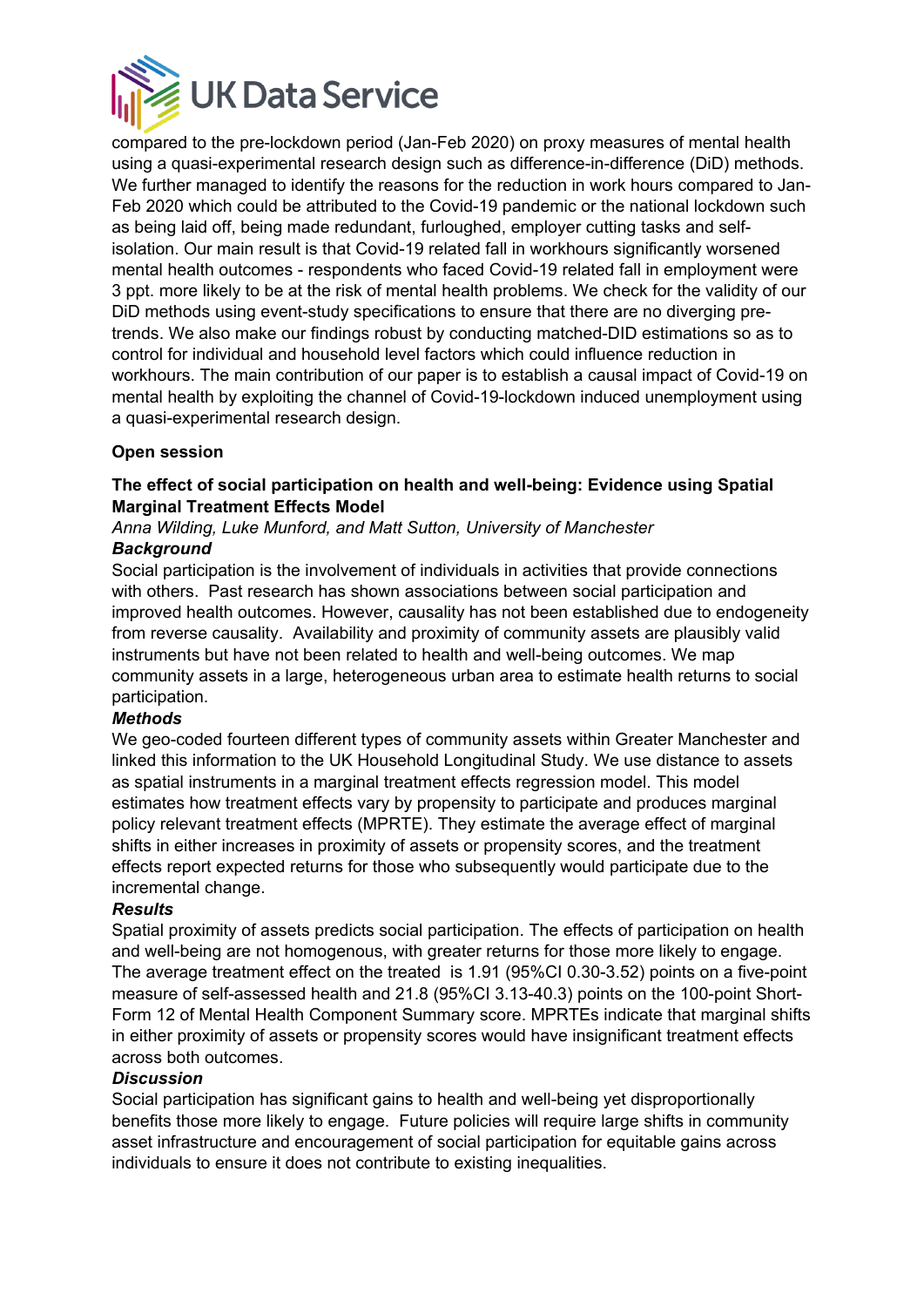

#### **Performance-related pay and objective measures of health after correcting for sample selection**

### *Nicole Andelic, Julia Allan, Keith A. Bender, Daniel Powell, and Ioannis Theodossiou, University of Aberdeen*

There is a growing literature suggesting that performance-related pay (PRP) may lead to poor health. However, much of the literature relies on self-reported data and the relationship between PRP contracts and health is particularly difficult to examine due to confounding variables. For example, it is possible that the variables that lead to workers choosing to work in PRP, e.g. risk preference, are the same variables which lead to poorer health.

Data from the UK Household Longitudinal Survey is used as UKHLS includes a nurse assessment module in 2011-2012 where multiple health measures were taken. To maximise the number of observations we categorise our sample by the three groups of health measures: measures of blood pressure (n=5667), inflammation markers in blood (n=4025) and self-reported health (n=6120). Finally, the regressions statistically corrected for selfselection bias using two instruments: Size of firm and % share of PRP workers in occupation.

Examining each of the health outcomes after correcting for self-selection bias and sociodemographic covariates, we find that PRP contracts are associated with poorer self-reported mental health, higher systolic blood pressure and higher levels of fibrinogen. PRP also predicts improved levels of self-reported physical health but is not a statistically significant predictor of the remaining health outcomes.

The results are in line with previous research whilst addressing two common limitations of previous research. Firstly, by measuring blood pressure and inflammation markers in blood it is possible to circumvent some of the issues associated with self-reported health measures. Secondly, by correcting for self-selection bias the study controls for some of the endogeneity that is associated with workers both self-selecting into PRP as well as having poorer health. These findings have implications for firms that use PRP as they may need to implement policies to mitigate against chronic stress.

# **Daily eating windows amongst UK adults and their relationship with metabolic health: Insights from the National Diet and Nutrition Survey**

#### *Mel de Lange, University of Bristol*

In recent years, time-restricted eating (TRE) (limiting food intake to ≤12 hours a day) has emerged as a strategy to lose weight and improve metabolic health. However, the potential of TRE to improve the health of UK adults is unknown as it is unclear what daily eating window (DEW) UK adults normally eat within, what type of people have longer DEWs, and whether there is a relationship between metabolic health and length of DEW in this population. This cross-sectional study utilised 4-day food diaries of UK adults aged ≥19 years (n=6,802) participating in the 2008/09–2016/17 UK National Diet and Nutrition Survey Rolling Programme (NDNS RP). 78% of adults had a DEW of >12 hours. Mean DEW length was 13 hours and 33 minutes, which suggests a reduction to a TRE regime of 12 hours could be feasible. A longer DEW was associated with being older, male, white, degreeeducated and employed, as well as not smoking, getting less sleep, being more physically active, drinking alcohol more frequently and consuming a greater proportion of your diet as fruit and vegetables. After adjusting for potential confounders and mediators, a longer DEW was associated with higher HDL cholesterol and c-reactive protein concentrations, and a lower BMI, waist/hip ratio and LDL cholesterol concentrations. Overall, this suggests that a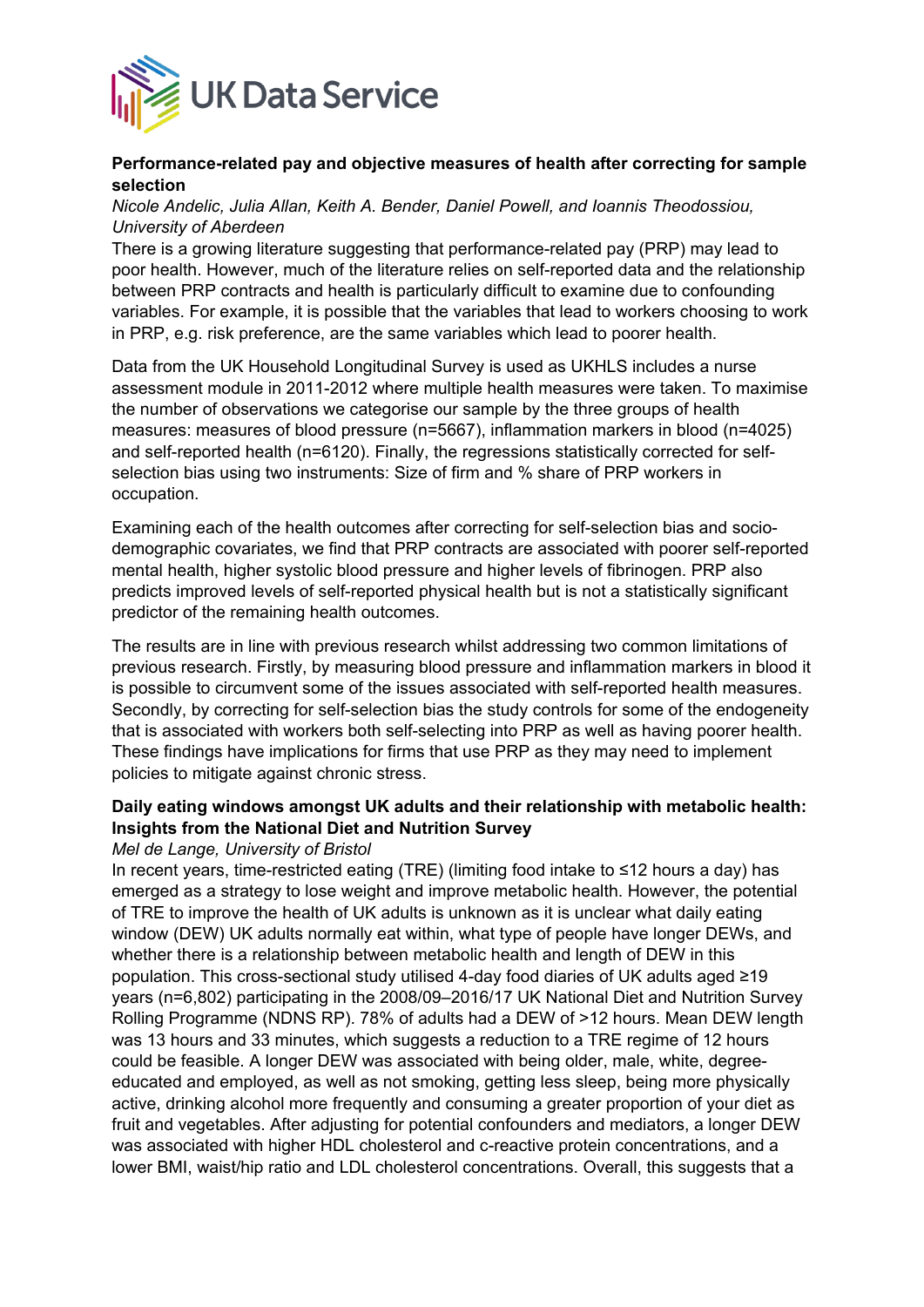

longer DEW is not associated with worse metabolic health. However, the effect sizes for these metabolic markers were small and unlikely to be important for public health. On this basis it is not possible to recommend TRE as an intervention to improve the metabolic health of UK adults. Future research into DEWs should aim to utilise more objective, passive measures of the timing of food intake, such as accelerometer data and wearable cameras.

# **Using and accessing health studies and training resources**

#### **Using linked Hospital Episode Statistics data to aid the handling of non-response and restore sample representativeness in the 1958 National Child Development Study** *Nasir Rajah, Centre for Longitudinal Studies*

There is growing interest in whether linked administrative data have the potential to aid analyses subject to missing data in cohort studies. Using linked 1958 National Child Development Study (NCDS) and Hospital Episode Statistics (HES) data, we applied a multistage data-driven approach to identify HES variable which are predictive of non-response at the age 55 sweep of NCDS. We then included these variables as auxiliary variables in multiple imputation (MI) analyses to see if they helped restore sample representativeness in terms of early life variables which were essentially fully observed in NCDS (mother's husband's social class at birth, cognitive ability at age 7) and relative to external population data (educational qualifications at age 55, marital status at age 55).

After application of our approach we identified five HES variables that were predictive of non-response at age 55 in NCDS. For example, cohort members who had been treated for adult mental illness were almost 3 times as likely to be non-respondents (risk ratio 2.81; 95% confidence interval 2.05, 3.86). Inclusion of these variables in MI analyses did help restore sample representativeness. However, there was no additional gain in sample representativeness relative to analyses using only previously identified survey predictors of non-response (i.e. NCDS rather than HES variables).

In our applications, inclusion of HES predictors of NCDS non-response in analyses did not improve sample representativeness beyond that possible using survey variables alone. Whilst this finding may not extend to other analyses or NCDS sweeps, it highlights the utility of survey variables in handling non-response.

# **What is the CLOSER Learning Hub and how can it help me in using longitudinal studies for my research?**

# *Dr Neil Kaye, CLOSER – UCL*

There is a wealth of rich social and health data to be found in the UK birth cohort studies, household panel studies, and on-going longitudinal studies that cover the whole life course. However, it is not always intuitive how to access and use the data from these studies, especially for newcomers to longitudinal research.

CLOSER, based in UCL's Social Research Institute, works with our 19 partner studies – including Understanding Society, the UK birth cohort studies, the English Longitudinal Study of Ageing, Born in Bradford, Generation Scotland and many others – to increase the visibility, use and impact of using longitudinal study data for social and biomedical research.

CLOSER's Learning Hub is an online educational resource which helps those new to longitudinal studies, including students and policy makers, to better understand the value of these studies and how to use their data.